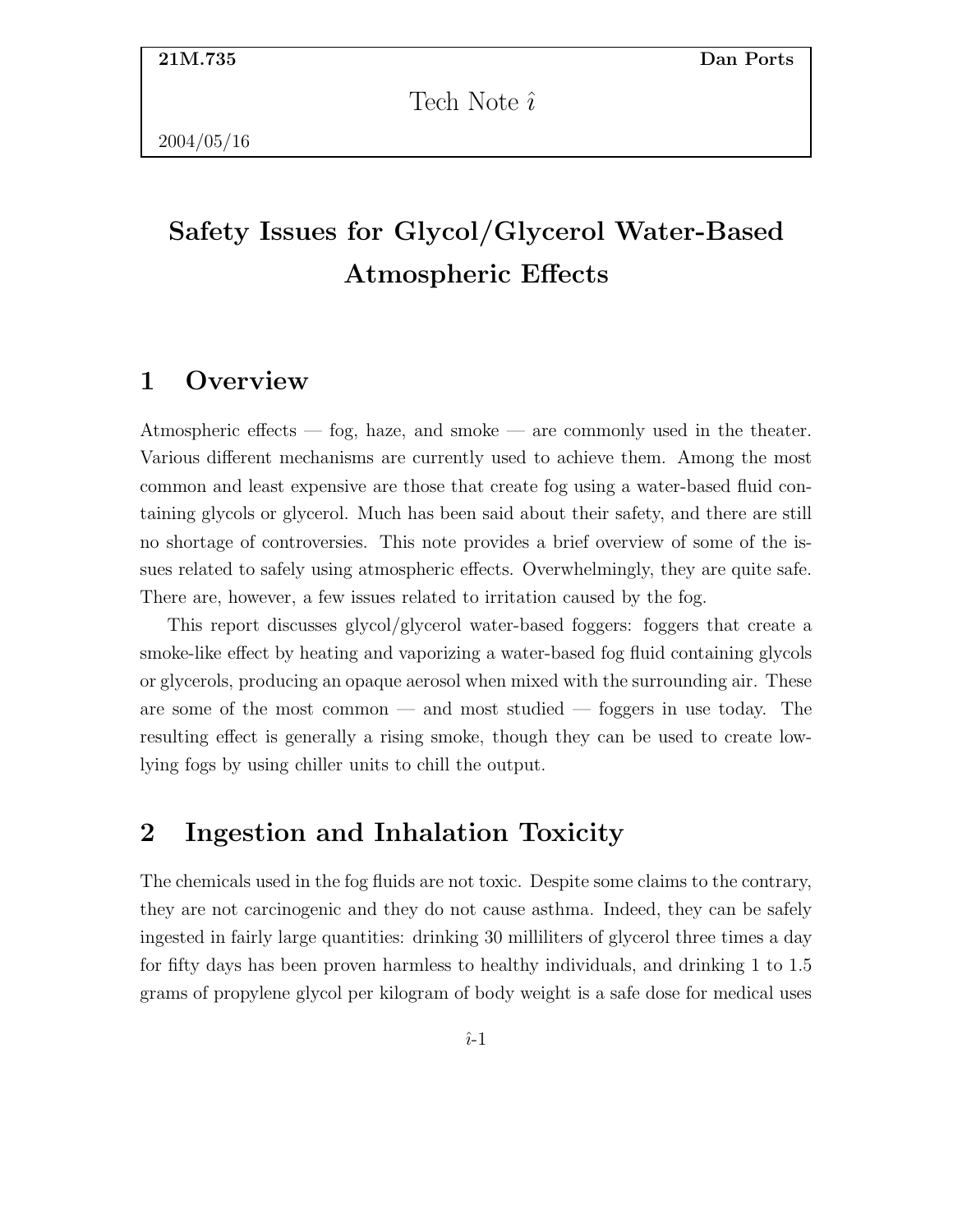(it is sometimes used to reduce interocular pressure) [2]. This is far more than is ingested in normal use, and since most of us are not in the habit of drinking bottles of fog fluid<sup>1</sup>, there is little danger of toxicity from ingestion.

There are similarly few problems with inhalation. The Actors' Equity Association, which if anything has a conservative bias towards allowable limits, sets forth a recommended level limiting an actor's exposure to 40 milligrams per cubic meter. [3]. This is a heavy level; Ruling notes that glycol levels on Broadway stages have consistently been measured at less than 10  $mg/m^3$  [2]. The Equity report provides a summary of how long it takes for the glycol levels from various fog machines to drop below the recommended level; at three feet from the largest fog machines, the time is less than 230 seconds, and considerably less at greater distances [3]. It does not provide an analogous guideline for glycerol levels, but a similar limit would still allow for extensive use of smoke — indeed, the confusion from the dense cloud of smoke might become a danger before toxicity from the smoke itself would.

## 3 Irritation Effects

One valid concern, however, is that both glycols and glycerols have a throat-drying effect. The Cohen Group report to ESTA notes that "the chemical nature of glycols is such that prolonged or repeated contact with a glycol mist is likely to dry out moist tissues (i.e., the mucous membranes of the upper respiratory track and, possibly, the eye)" [4]. The extent to which this takes place is where controversy lies. In particular, it is a concern for singers, especially opera singers, for whom a dry throat can be especially problematic. It has unquestionably been reported that performers have complained about throat irritation due to fog [5]. This effect may also have a psychological component in addition to a physiological one.

There are some ways to, if not eliminate, at least minimize these effects. Here are some suggestions:

• The obvious first suggestion is to minimize the amount of atmospheric effects used in the production. This calls for asking "is fog really necessary here?" Of course, it does no good to simply suggest eliminating fog in all cases, but it may be helpful to limit the amount of fog used at certain times.

<sup>&</sup>lt;sup>1</sup>And dare I say that if you are, you have more problems than this tech note is going to be able to solve?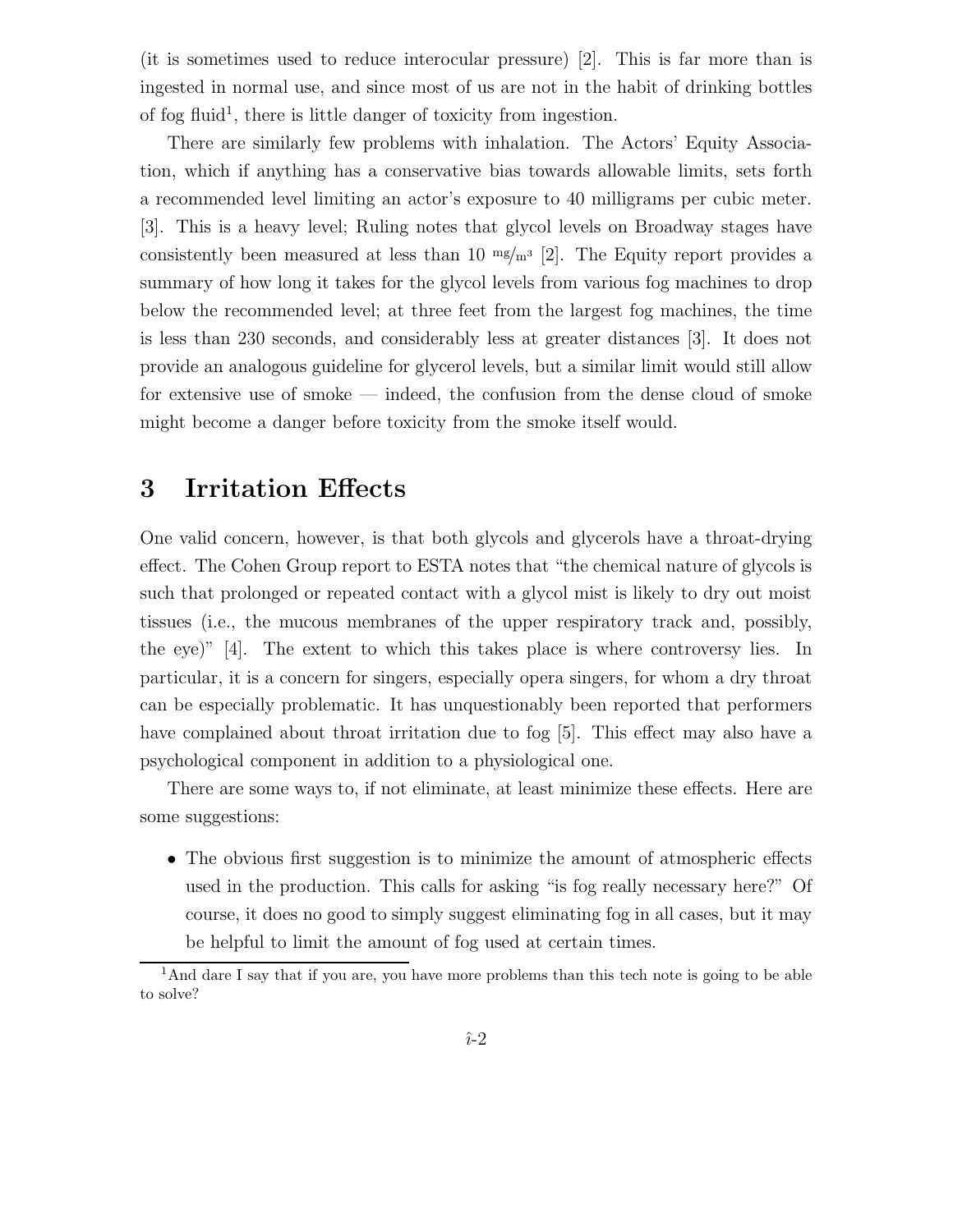- The Equity report sets for time-and-distance guidelines as to how long the fog should be allowed to dissipate before an actor is required to come within a certain distance of the fogger. These should be followed.
- It may be possible to use a less-concentrated fog fluid, containing less glycol or glycerol. This can be accomplished by watering down the fluid, though this typically violates the manufacturer's recommendations (the glycols also serve as a lubricant for the pump). Sometimes, however, "light haze" fluids are available. They tend to dissipate faster — this may even be a more desirable effect.
- Since the effects may be partially psychological, it may help to inform the performers that fog is being used, how it is being used, the reason it is called for, and the safety information for it. (This is not a bad thing to do even if they aren't complaining!)

#### 4 Other concerns

Water-based foggers do generally contain a heating element. This should not be a hazard, however, since it is enclosed within the fogger.

Though it is not directly a safety issue and we do not address it in detail, we must at least mention that glycol foggers, like all other atmospheric effects, can trigger certain types of smoke detectors. Those that detect particulate matter in the air can be affected; rate-of-heat-rise detectors are unaffected. If atmospheric effects are being used in a space that has particulate detectors, these detectors may need to be disabled for the duration of the show in order to avoid triggering the alarms. This needs to be authorized by and coordinated with the Authority Having Jurisdiction.

#### References

- [1] Rosco Laboratories, Inc., "Fog products tech notes," available at http://www. rosco-ca.com/technotes/fog/index.html.
- [2] K. G. Ruling, "Fake fog and ingestion," Stagecraft mailing list posts, Dec. 2002.